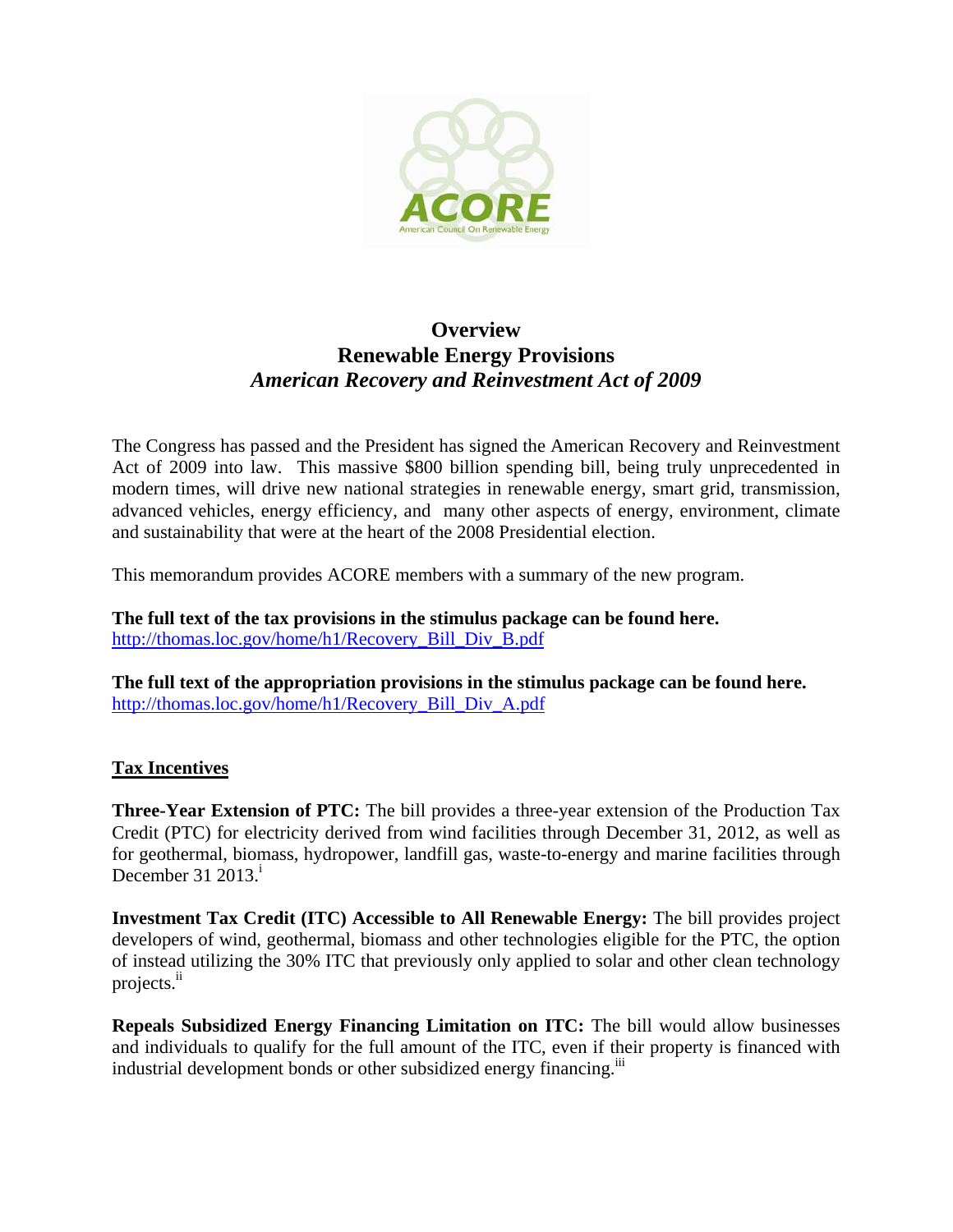**Grant Program in Lieu of Tax Credits:** The bill allows project developers to apply for a grant from the Treasury Department in lieu of the ITC. The grant will be equal to 30% of the cost of eligible projects that start construction in 2009 or 2010. It will be issued within sixty days of the facility being placed in service or, if later, within sixty days of receiving a grant application.<sup> $\mu$ </sup>

**Increases Credit for Alternative Fuel Pumps:** The bill increases the size of credits for installing alternative fuel pumps at gas stations from 30 to 50% (\$30,000 to \$50,000) for taxable years 2009-2010.<sup>v</sup>

**Advanced Energy Manufacturing Credits:** The bill provides \$2 billion worth of energyrelated manufacturing investment credits at a 30% rate.<sup>vi</sup> These credits apply to projects creating or retooling manufacturing facilities to make components used to generate renewable energy, storage systems for use in electric or hybrid-electric cars, power grid components supporting addition of renewable sources, and equipment for carbon capture and storage  $(CCS)$ .  $\frac{V}{I}$ 

**Plug-in Electric Drive Vehicle Credit:** The bill increases the tax credit for qualified plug-in electric drive vehicles for the first 200,000 placed in service. The base amount of the credit is \$2500. Batteries with at least 5 kilowatt hours of capacity have a credit of \$2917. The credit is further increased by \$417 for every kilowatt hour in excess of 5 kilowatt hours, but cannot exceed \$5000.<sup>viii</sup> The credit is allowed to be taken against the alternative minimum tax  $(AMT)$ .<sup>ix</sup>

**Five Year Carry-Back Provision for Operating Losses of Small Businesses:** The bill would extend the carry-back period for net operating losses (NOL) from two to five years for tax years  $2008$  and  $2009$ .<sup>x</sup> An eligible NOL includes the NOL for any taxable year ending in 2008 or if the taxpayer chooses, any taxable year beginning in 2008. An election under this provision may only be taken for one taxable year.<sup>xi</sup>

**Extends Bonus Depreciation:** The bill extends, through 2009, the temporary increase of bonus depreciation to 50% that Congress enacted last year. These write offs can be applied to capital expenditures ranging from \$250,000 to a newly increased threshold of  $$800,000$ <sup>xii</sup>

## **Direct Spending**

**Total Direct Spending for Renewable Energy and Energy Efficiency:** The bill provides \$16.8 billion in direct spending for renewable energy and energy efficiency programs over the next ten years. xiii

Grid Development: The bill provides \$4.5 billion to modernize the nation's electricity grid with smart grid technology.<sup>xiv</sup> The bill increases federal matching grants for the Smart Grid Investment Program from 20% to  $50\%$ .<sup>xv</sup>

**R&D, Demonstration Projects:** The bill provides \$2.5 billion for renewable energy and energy efficiency  $R&D$ , demonstration and deployment activities.<sup>xvi</sup>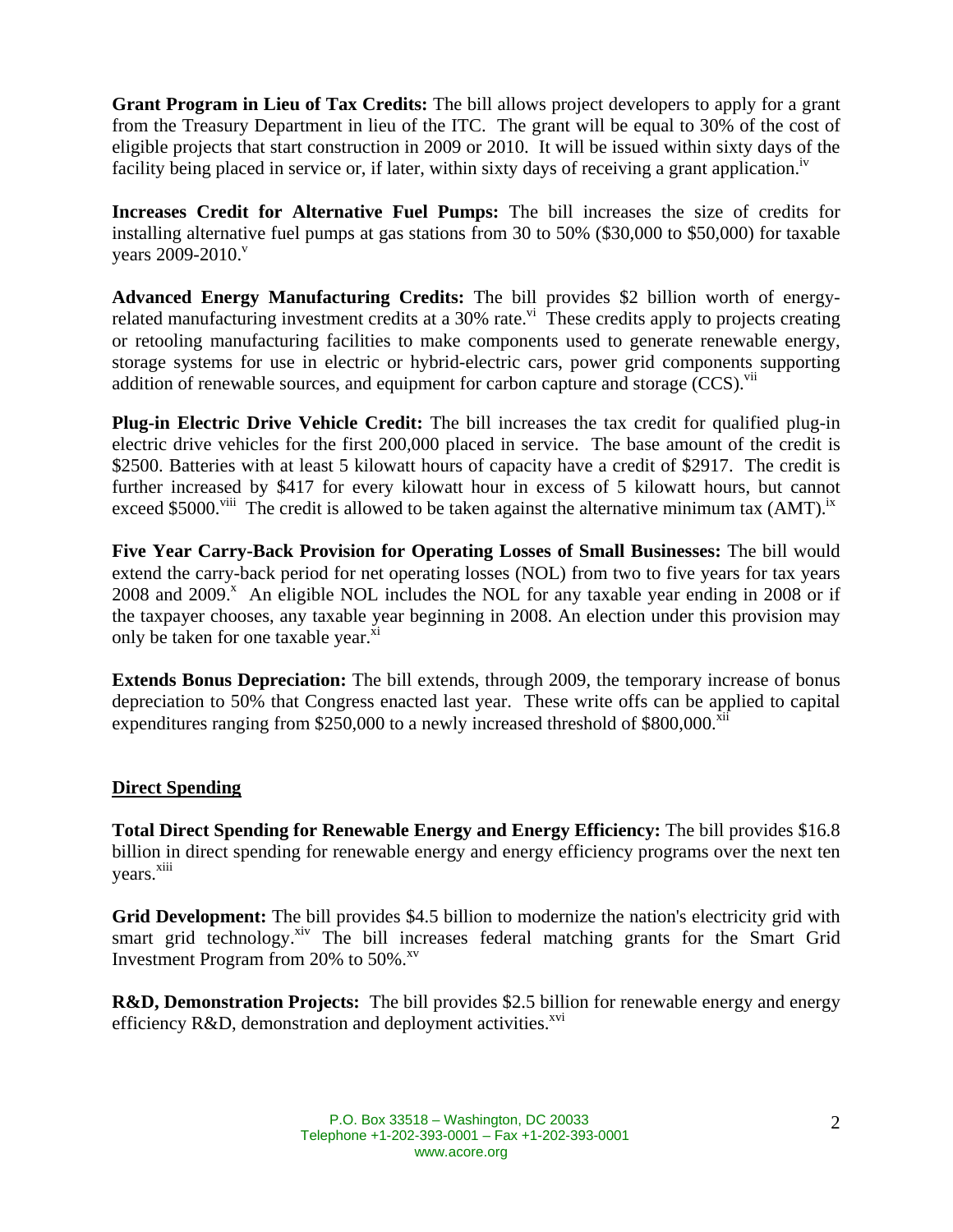**Federal Power Marketing Administrations:** The bill provides \$6.5 million for capital investments by certain federal power marketing administrations in electric power transmission systems.<sup>xvii</sup>

**Advanced Battery Grants:** The bill provides \$2 billion for grants for the manufacturing of advanced batteries and components. This includes the manufacturing of advanced lithium ion batteries, hybrid electrical systems, component manufacturers, and soft-ware designers.<sup>xviii</sup>

**Defense Energy and Efficiency Programs:** The bill provides \$300 million to the DOD for the purpose of research, testing and evaluation of projects to energy generation, transmission and efficiency.<sup>xix</sup> The bill provides an additional \$100 million for Navy and Marine Corps facilities to fund energy efficiency and alternative energy projects.<sup>xx</sup>

**Study of Electric Transmission Congestion:** The bill requires the Secretary of Energy to include a study of the transmission issues facing renewable energy in the pending study of electric transmission congestion that is due to be issued in August 2009.<sup>xxi</sup>

## **Bond and Loan Programs**

 $\overline{a}$ 

**Clean Energy Renewable Bonds (CREBs):** The bill provides \$1.6 billion of new clean energy renewable bonds to finance wind, closed-loop biomass, open-loop biomass, geothermal, small irrigation, hydropower, landfill gas, marine renewable, and trash combustion facilities.<sup>xxii</sup> Onethird of the authorized funding will be available for qualifying projects of state/local/tribal governments, one-third for public power providers and one-third for electric cooperatives.<sup>xxiii</sup>

**Renewable Energy Loan Guarantee Program:** The bill provides \$6 billion for a temporary loan guarantee program for renewable energy power generation and transmission projects<sup>xxiv</sup> that begin construction by September 30, 2011.<sup>xxv</sup> Up to \$500 million of the overall \$6 billion can be used for the development of leading edge biofuels that have been demonstrated and have commercial promise to substantially reduce greenhouse gas emissions.<sup>xxvi</sup>

 "THE AMERICAN RECOVERY AND REINVESTMENT ACT OF 2009. FULL SUMMARY OF PROVISIONS FROM SENATE FINANCE, HOUSE WAYS & MEANS COMMITTEES." FEBRUARY 12, 2009, 11. iv "THE AMERICAN RECOVERY AND REINVESTMENT ACT OF 2009. FULL SUMMARY OF PROVISIONS FROM SENATE FINANCE, HOUSE WAYS & MEANS COMMITTEES." FEBRUARY 12, 2009, 14. v "American Recovery and Reinvestment Act of 2009" Division B- Other Provisions. Title 1- Tax Provisions. Subtitle B- Energy Incentives. PART III—ENERGY CONSERVATION INCENTIVES. SEC. 1123.

<sup>&</sup>lt;sup>i</sup> "American Recovery and Reinvestment Act of 2009" Division B- Other Provisions. Title 1- Tax Provisions. Subtitle B- Energy Incentives. Part I- Renewable Energy Incentives, SEC. 1101. EXTENSION OF CREDIT FOR ELECTRICITY PRODUCED FROM CERTAIN RENEWABLE RESOURCES. 33.

http://thomas.loc.gov/home/h1/Recovery\_Bill\_Div\_B.pdf<br>
<sup>ii</sup> "American Recovery and Reinvestment Act of 2009" Division B- Other Provisions. Title 1- Tax Provisions. Subtitle B- Energy Incentives. Part I- Renewable Energy Incentives, SEC. 1102. ELECTION OF INVESTMENT CREDIT IN LIEU OF PRODUCTION CREDIT. 34. http://thomas.loc.gov/home/h1/Recovery\_Bill\_Div\_B.pdf iii American Recovery and Reinvestment Act of 2009" Division B- Other Provisions. Title 1- Tax Provisions. Subtitle B- Energy Incentives. Part I- Renewable Energy Incentives, SEC. 1103. REPEAL OF CERTAIN LIMITATIONS ON CREDIT FOR RENEWABLE ENERGY PROPERTY. 36. http://thomas.loc.gov/home/h1/Recovery\_Bill\_Div\_B.pdf.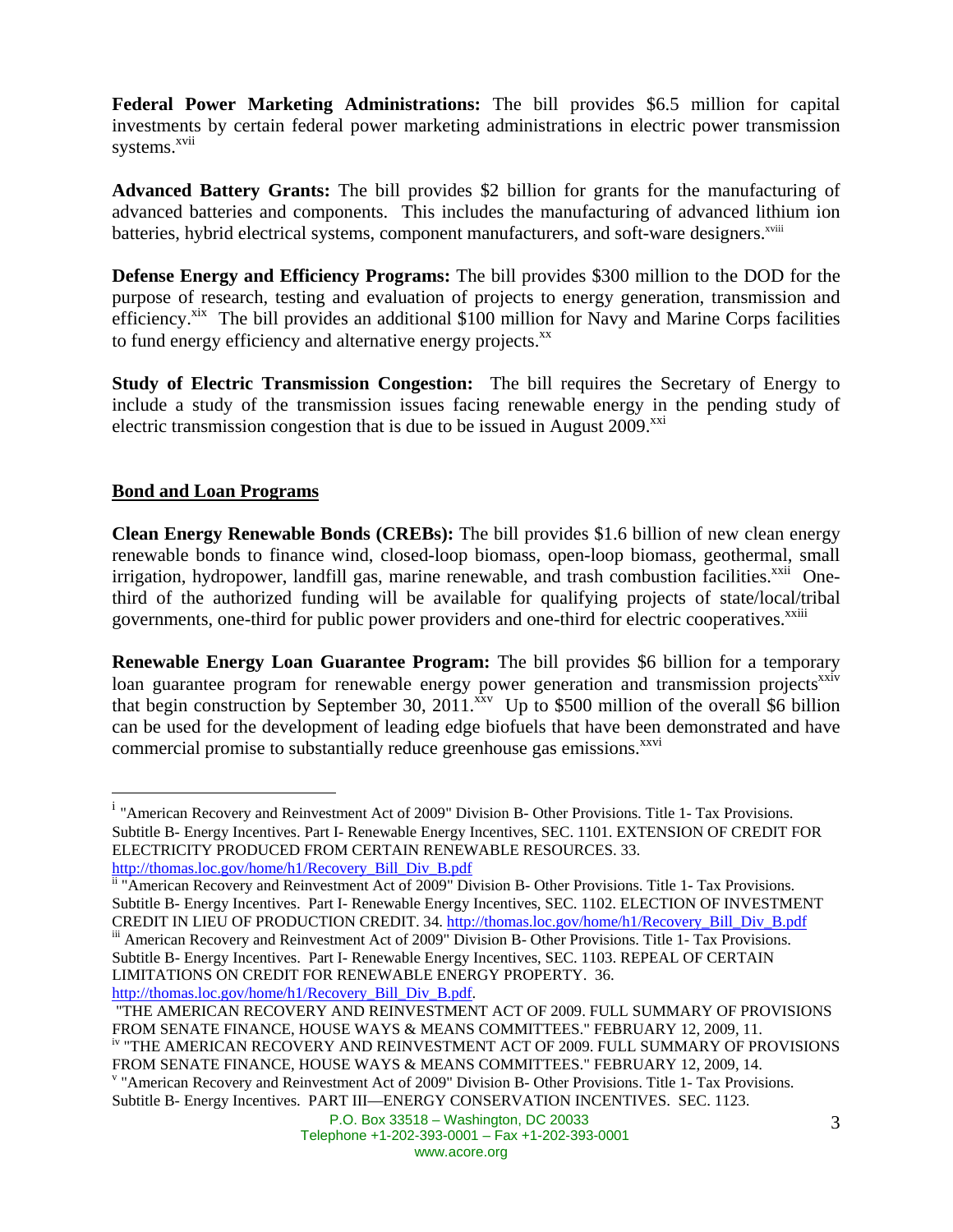TEMPORARY INCREASE IN CREDIT FOR ALTERNATIVE FUEL VEHICLE REFUELING PROPERTY. 47. http://thomas.loc.gov/home/h1/Recovery\_Bill\_Div\_B.pdf<br><sup>vi</sup> "American Recovery and Reinvestment Act of 2009" Division B- Other Provisions. Title 1- Tax Provisions.

Subtitle D—Manufacturing Recovery Provisions. SEC. 48C. QUALIFYING ADVANCED ENERGY PROJECT CREDIT. 102. http://thomas.loc.gov/home/h1/Recovery\_Bill\_Div\_B.pdf.<br>vii Geman, Ben. RENEWABLE ENERGY: Bingaman, Baucus eye changes to House grant plan. E&E News. 1/28/09

http://www.eenews.net/EEDaily/2009/01/28/2<br>viii "American Recovery and Reinvestment Act of 2009" Division B- Other Provisions. Title 1- Tax Provisions.

Subtitle B- Energy Incentives. PART V—PLUG-IN ELECTRIC DRIVE MOTOR VEHICLES. SEC. 1141. CREDIT FOR NEW QUALIFIED PLUG-IN ELECTRIC DRIVE MOTOR VEHICLES.50

http://thomas.loc.gov/home/h1/Recovery\_Bill\_Div\_B.pdf ix "American Recovery and Reinvestment Act of 2009" Division B- Other Provisions. Title 1- Tax Provisions. Subtitle B- Energy Incentives. PART V—PLUG-IN ELECTRIC DRIVE MOTOR VEHICLES. SEC. 1144. TREATMENT OF ALTERNATIVE MOTOR VEHICLE CREDIT AS A PERSONAL CREDIT ALLOWED AGAINST AMT. 66 http://thomas.loc.gov/home/h1/Recovery\_Bill\_Div\_B.pdf x

 "American Recovery and Reinvestment Act of 2009" Division B- Other Provisions. Title 1- Tax Provisions. Subtitle C—Tax Incentives for Business PART I—TEMPORARY INVESTMENT INCENTIVES. SEC. 1211. 5- YEAR CARRYBACK OF OPERATING LOSSES OF SMALL BUSINESSES. 74.

http://thomas.loc.gov/home/h1/Recovery\_Bill\_Div\_B.pdf .<br>
<sup>xi</sup> "American Recovery and Reinvestment Act of 2009" Division B- Other Provisions. Title 1- Tax Provisions. Subtitle C—Tax Incentives for Business PART I—TEMPORARY INVESTMENT INCENTIVES. SEC. 1211. 5- YEAR CARRYBACK OF OPERATING LOSSES OF SMALL BUSINESSES. 75-76.

http://thomas.loc.gov/home/h1/Recovery\_Bill\_Div\_B.pdf. <br><sup>xii</sup>"American Recovery and Reinvestment Act of 2009" Division B- Other Provisions. Title 1- Tax Provisions. Subtitle C—Tax Incentives for Business PART I—TEMPORARY INVESTMENT INCENTIVESSEC. 1202. TEMPORARY INCREASE IN LIMITATIONS ON EXPENSING OF CERTAIN DEPRECIABLE BUSINESS ASSETS. 74. http://thomas.loc.gov/home/h1/Recovery\_Bill\_Div\_B.pdf.

 "STIMULATING STUFF: CONGRESS AGREES MAJOR MEASURES TO HELP US RENEWABLES." New Energy Finance. 12 Feb. 2009, 2.

xiii" American Recovery and Reinvestment Act of 2009" Title IV- Energy and Water Development, Department of Energy- Energy Programs, Energy Efficiency and Renewable Energy. 58.<br>http://thomas.loc.gov/home/h1/Recovery Bill Div A.pdf

 $\frac{x}{x}$  "American Recovery and Reinvestment Act of 2009" Title IV- Energy and Water Development, Department of Energy- Energy Programs, Energy Efficiency and Renewable Energy. 60.

http://thomas.loc.gov/home/h1/Recovery\_Bill\_Div\_A.pdf<br><sup>xv</sup> "Bill Summary: AMERICAN RECOVERY AND REINVESTMENT BILL OF 2009 (ARRA)Energy & Commerce Provisions on Health Care, Broadband, and Energy" U.S. House of Representatives. 4. xvi "25x25 Policy Brief." February 13, 2009. 2

http://www.25x25.org/storage/25x25/documents/Policy%20Briefs/policy\_brief\_02\_13\_09\_final.pdf<br><sup>xvii</sup> "American Recovery and Reinvestment Act of 2009" Title IV- Energy and Water Development, Environmental<br>and Other Defense A

<sup>xviii</sup>"American Recovery and Reinvestment Act of 2009" Title IV- Energy and Water Development, Department of Energy- Energy Programs, Energy Efficiency and Renewable Energy. #59.

http://thomas.loc.gov/home/h1/Recovery\_Bill\_Div\_A.pdf ; "STIMULATING STUFF: CONGRESS AGREES MAJOR MEASURES TO HELP US RENEWABLES." New Energy Finance. 12 Feb. 2009.

xix "American Recovery and Reinvestment Act of 2009" Division A- Appropriation Provisions. TITLE III-DEPARTMENT OF DEFENSE OPERATION AND MAINTENANCE. RESEARCH, DEVELOPMENT, TEST

AND EVALUATION. 48. http://thomas.loc.gov/home/h1/Recovery\_Bill\_Div\_A.pdf<br><sup>xx</sup>"American Recovery and Reinvestment Act of 2009" Division A-Appropriation Provisions. TITLE X-MILITARY CONSTRUCTION AND VETERANS AFFAIRS. DEPARTMENT OF DEFENSE. MILITARY CONSTRUCTION, NAVY AND MARINE CORPS. 196.

http://thomas.loc.gov/home/h1/Recovery\_Bill\_Div\_A.pdf<br><sup>xxi</sup> "American Recovery and Reinvestment Act of 2009" Division A-Appropriation Provisions Title IV- Energy and Water Development, SEC. 1705. TEMPORARY PROGRAM FOR RAPID DEPLOYMENT OF RENEWABLE

> P.O. Box 33518 – Washington, DC 20033 Telephone +1-202-393-0001 – Fax +1-202-393-0001 www.acore.org